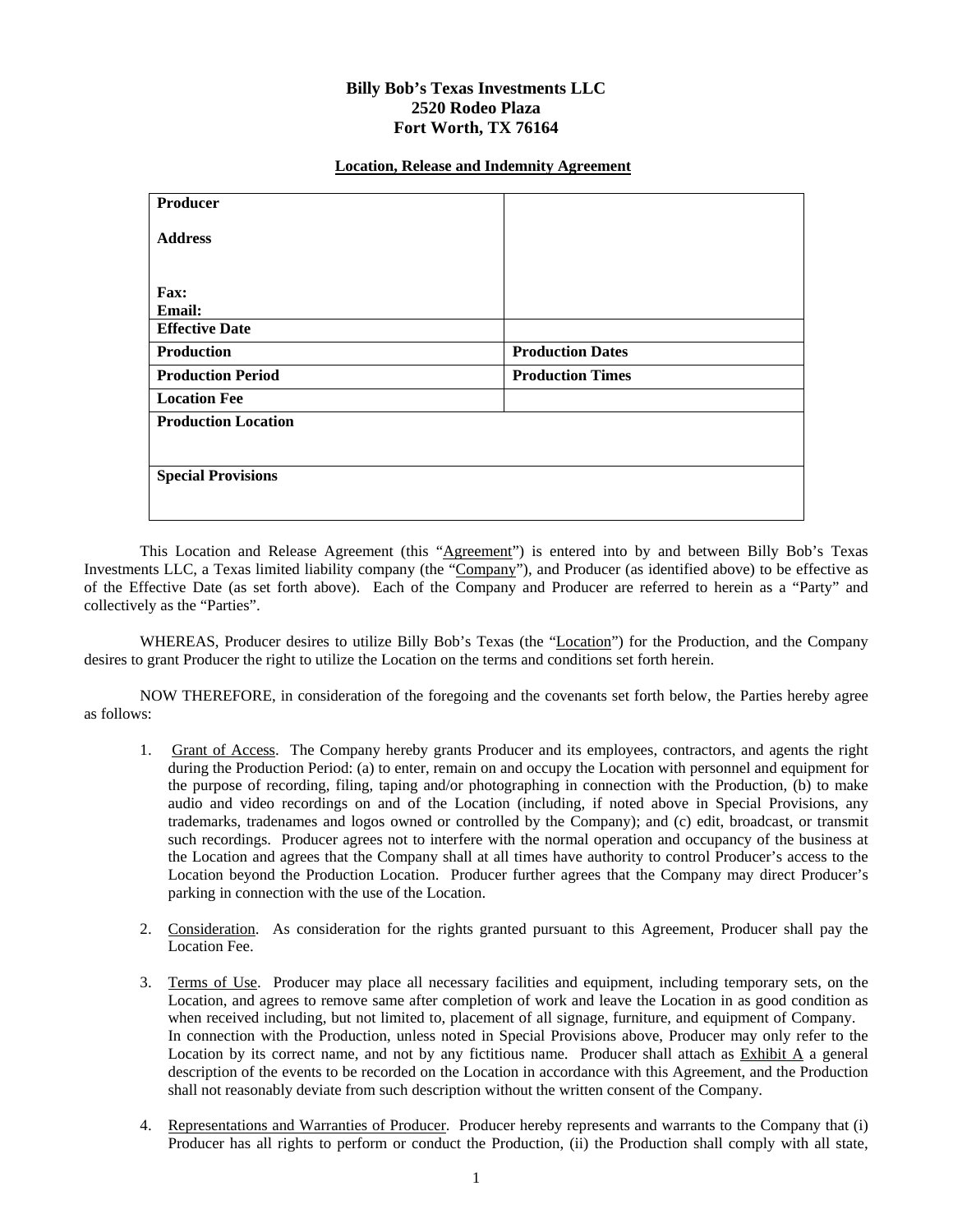local and federal laws, regulations, codes and ordinances in connection with Producer's use of the Location including but not limited to all labor, copyright, and trademark laws, and (iii) the production shall not contain any nudity, or in the sole discretion of the Company, portray an activity that shall negatively reflect on the Location; and (iv) Producer has obtained all necessary consents, releases, copyrights, trademarks, licenses and other authorizations required for Producer's use of the Location and any subsequent publication of same. Producer acknowledges that it has inspected or has had the opportunity to inspect the Location and agrees that the Company makes no representations or warranties, express or implied, regarding the suitability of the Location for Producer's intended use.

- 5. Indemnification. Producer agrees to protect, indemnify, and hold harmless the Company and its respective directors, officers, employees, volunteers, agents, contractors and representatives (collectively the "Indemnified Parties") from and against any and all claims, expenses, damages, liabilities, suits, actions, judgments, and costs, including reasonable attorneys' fees, arising out of, or in any way connected with, any claim or action resulting from: (i) the Production and Producer's use hereunder of the Location; (ii) the distribution or exhibition of the Production, including without limitation, any infringement claims, (iii) any injuries or physical damage to the Location proximately caused by Producer, or any of its representatives, employees or agents; or (iv) any failure by Producer to fulfill any of its obligations under this Agreement or to comply with the terms hereof, REGARDLESS OF WHETHER SUCH CLAIM, EXPENSE, DAMAGE, LIABILITY, SUIT, ACTION, JUDGMENT OR COST RESULTS FROM THE SOLE, EXCLUSIVE OR JOINT NEGLIGENCE OF THE COMPANY.
- 6. Release of the Company. PRODUCER, ON BEHALF OF ITSELF AND ITS SUCCESSOR, ASSIGNS, DIRECTORS, OFFICERS, EMPLOYEES, VOLUNTEERS, AGENTS, CONTRACTORS, AND DIRECTORS, OFFICERS, EMPLOYEES, VOLUNTEERS, AGENTS, CONTRACTORS, AND REPRESENTATIVES HEREBY FOREVER RELEASES THE COMPANY AND ITS RESPECTIVE DIRECTORS, OFFICERS, EMPLOYEES, VOLUNTEERS, AGENTS, CONTRACTORS, AND REPRESENTATIVES (COLLECTIVELY "RELEASEES") FROM ANY AND ALL ACTIONS, CLAIMS, OR DEMANDS THAT PRODUCER, ITS ASSIGNEES, HEIRS, AND LEGAL REPRESENTATIVES NOW HAVE, OR MAY HAVE IN THE FUTURE, FOR INJURY, DEATH, OR PROPERTY DAMAGE, RELATED TO (I) THE PRODUCTION OF THE PRODUCTION, (II) THE NEGLIGENCE OR OTHER ACTS, WHETHER DIRECTLY CONNECTED TO THE PRODUCTION OR NOT, AND HOWEVER CAUSED, BY ANY RELEASEE, OR (III) THE CONDITION OF THE PREMISES WHERE THESE ACTIVITIES OCCUR, WHETHER OR NOT UTILIZED IN THE PRODUCTION. PRODUCER ALSO AGREE THAT PRODUCER, ITS ASSIGNEES, HEIRS, AND LEGAL REPRESENTATIVES WILL NOT MAKE A CLAIM AGAINST, SUE, OR ATTACH THE PROPERTY OF ANY RELEASEE IN CONNECTION WITH ANY OF THE MATTERS COVERED BY THE FOREGOING RELEASE.
- 7. Remedies of the Company. Immediately upon any breach of Producer's obligations under this Agreement or any of the representation and warranties of Section 4, the Company may terminate this Agreement and Producer's right of access to the Location upon notice and pursue all available remedies at law or in equity.
- 8. Limitation of Damages. Producer agrees that under no circumstances will the Company be liable to Producer for any actual, consequential, special, punitive or exemplary damages and that Producer's sole and exclusive remedy in the event of a breach of this Agreement by the Company shall be a return of the Location Fee.
- 9. Copyright. All copyrights in any images or sounds recorded or made at or on the Location vests with Producer who may use or not use the same on, in relation to or in connection with the Production in any way Producer deems fit.
- 10. Insurance. Producer shall, at its sole cost and expense, procure and maintain in full force and effect comprehensive general liability insurance insuring against loss, damage and liability for injury or death to person, and loss of or damage to property, occurring in connection with Producer's use of the Location in a minimum amount of \$1,000,000 or in such greater or lesser amounts as the Company deems sufficient in its sole discretion. Producer agrees to provide written proof of insurance if requested by the Company
- 11. Choice of Law and Forum. This Agreement shall be governed by and construed in accordance with the laws of the State of Texas, and is performable in Tarrant County, Texas. The Parties agree that the sole and exclusive forum for any disputes between or among the Parties shall be in a court of competent jurisdiction in Tarrant County, Texas. The Parties further agree that venue for any dispute related to this Agreement shall solely be in a court of competent jurisdiction in Tarrant County, Texas.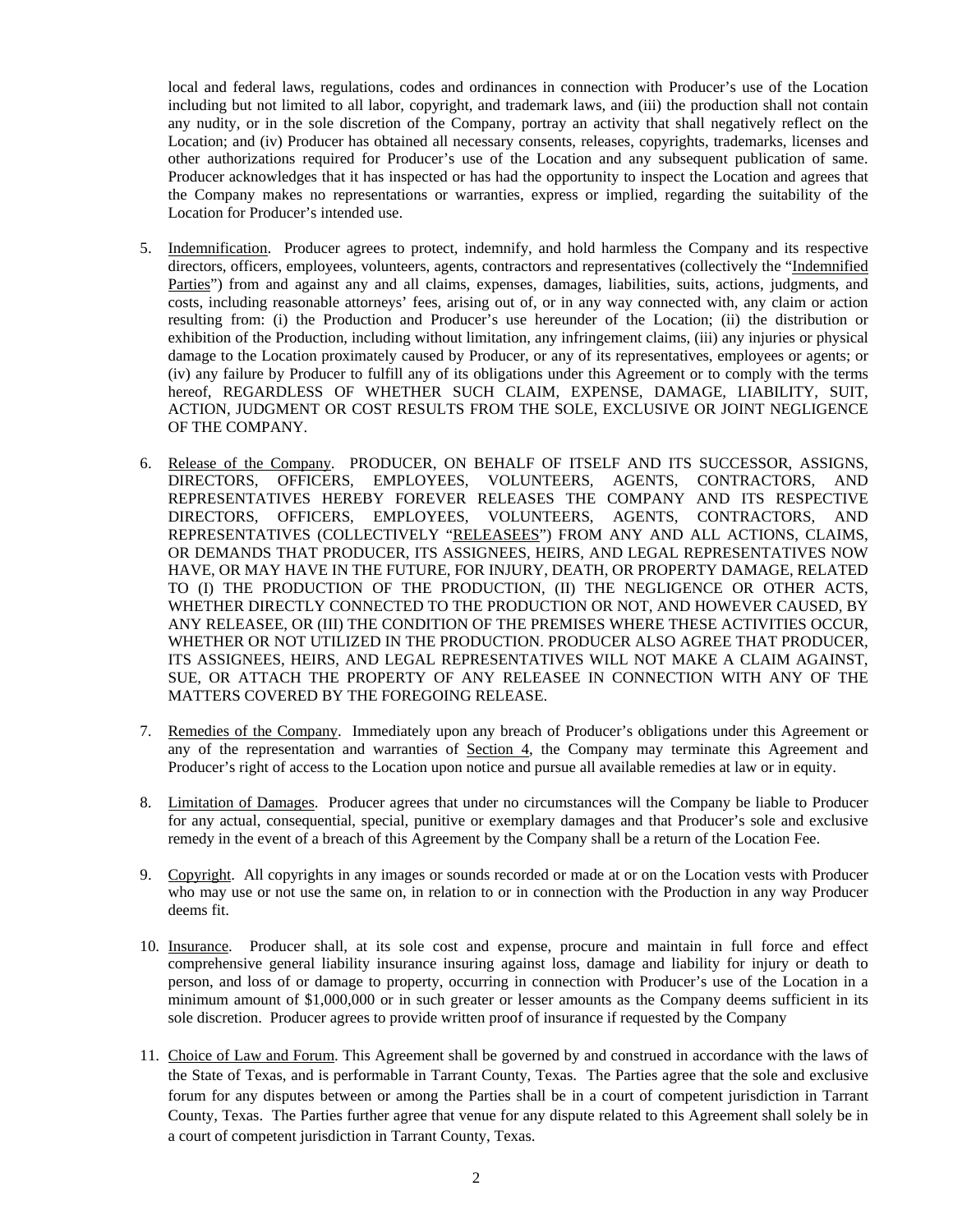12. Miscellaneous. This Agreement shall be governed in accordance with the laws of the State of Texas without giving effect to the principles of conflicts of law thereof. All notices given to a Party hereunder shall be deemed given if hand delivered (including at the Location), sent by first class mail with postage prepaid, overnight courier, to the address of such party set forth above, or by email or fax to the number or email address set forth above. No rights or obligations under this Agreement may be assigned by a Party without the prior written consent of the other Party. This Agreement constitutes the entire agreement between the Parties, and supersedes all prior and contemporaneous understandings, agreements and representations whether oral or written. No supplement, modification or amendment of this Agreement will be binding unless in a writing which states that it is an amendment of this Agreement, and which is signed by an authorized representative of each Party. This Agreement may be executed in two or more counterparts, each of which will be deemed an original, but all of which together shall constitute but one and the same instrument, and a signature to any one of such counterparts shall be deemed to be a signature to all such counterparts.

IN WITNESS WHEREOF, the undersigned have executed, or caused to be executed, this Agreement to be effective as of the Effective Date.

| <b>Producer:</b><br><u> 1980 - Jan Samuel Barbara, margaret e populazion del control de la provincia del control de la provincia del </u> | <b>Company: Billy Bob's Texas Investments LLC</b>                                                                            |
|-------------------------------------------------------------------------------------------------------------------------------------------|------------------------------------------------------------------------------------------------------------------------------|
| Bv:                                                                                                                                       | Bv:<br><u> 1989 - Johann Stoff, deutscher Stoff, der Stoff, der Stoff, der Stoff, der Stoff, der Stoff, der Stoff, der S</u> |
| Name:<br>the contract of the contract of the contract of the contract of the contract of                                                  | Name:                                                                                                                        |
| Title:                                                                                                                                    | Title:                                                                                                                       |
|                                                                                                                                           |                                                                                                                              |